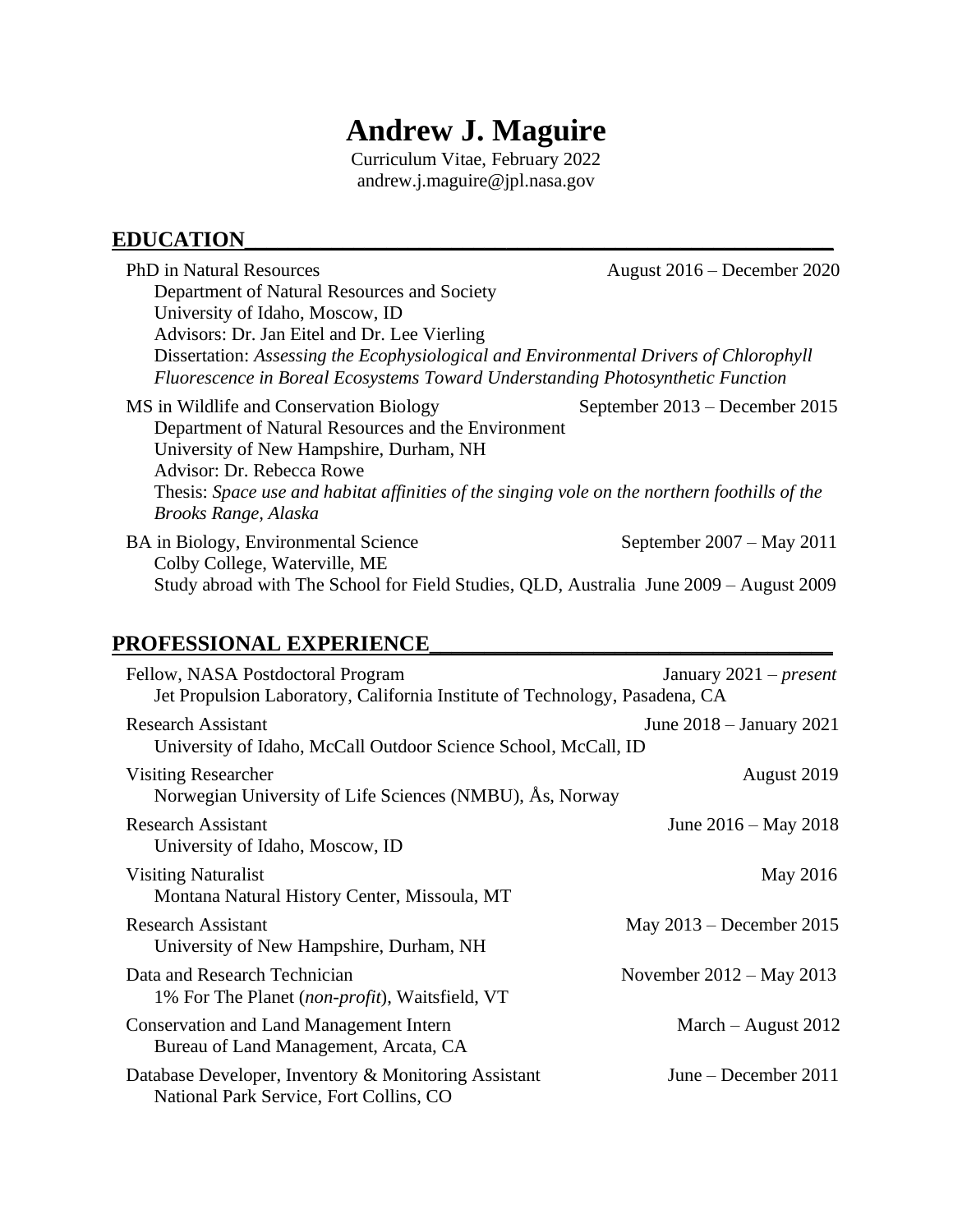#### **PUBLICATIONS (***published, in press, accepted***)\_\_\_\_\_\_\_\_\_\_\_\_\_\_\_\_\_\_\_\_\_\_\_\_\_\_\_\_\_**

- Pierrat, Z.A., T.S. Magney, N.C. Parazoo, K. Grossmann, D.R. Bowling, U. Seibt, B. Johnson, W. Helgason, A. Barr, J. Bortnik, A. Norton, **A.J. Maguire**, C. Frankenberg, and J. Stutz. **2022**. Diurnal and seasonal dynamics of solar-induced chlorophyll fluorescence, vegetation indices, and gross primary productivity in the boreal forest. *Journal of Geophysical Research: Biogeosciences*, 127: e2021JG006588. *https://doi.org/ [10.1029/2021JG006588](https://doi.org/%2010.1029/2021JG006588)*
- Nelson, P.R<sup>\*</sup>., A.J. Maguire<sup>\*</sup>, Z. Pierrat, E.L. Orcutt, D. Yang, S. Serbin, G.V. Frost, M.J. Macander, T.S. Magney, D.R. Thompson, J.A. Wang, S.F. Oberbauer, S. Vargas Zesati, S.J. Davidson, H.E. Epstein, S. Unger, P.K.E. Campbell, N. Carmon, M. Velez-Reyes, and K.F. Huemmrich. **2022**. Remote Sensing of Tundra Ecosystems using High Spectral Resolution Reflectance: Opportunities and Challenges. *Journal of Geophysical Research: Biogeosciences*, 127: e2021JG006697. *<https://doi.org/10.1029/2021JG006697> \*PRN & AJM contributed equally*
- **Maguire, A.J.**, J.U.H. Eitel, T.S. Magney, C. Frankenberg, P. Köhler, E.L. Orcutt, N.C. Parazoo, R. Pavlick, and Z.A. Pierrat*.* **2021**. Spatial covariation between solar-induced fluorescence and vegetation indices from Arctic-Boreal landscapes. *Environmental Research Letters*, 16(9): 095002 *<https://doi.org/10.1088/1748-9326/ac188a>*
- Jennewein, J.S., J.U.H. Eitel, K. Joly, R.A. Long, **A.J. Maguire**, L.A. Vierling, W.A. Weygint. **2021**. Estimating integrated measures of forage nutritional quality for herbivores by fusing optical and structural remote sensing data. *Environmental Research Letters*, 16(7) *<https://doi.org/10.1088/1748-9326/ac09af>*
- **Maguire, A.J.**, J.U.H. Eitel, K.L. Griffin, T.S. Magney, R.A. Long, L.A. Vierling, S.C. Schmiege, J.S. Jennewein, W.A. Weygint, N.T. Boelman, and S.G. Bruner. **2020**. On the functional relationship between fluorescence and photochemical yields in complex evergreen needleleaf canopies. *Geophysical Research Letters*, 47(9) *<https://doi.org/10.1029/2020GL087858>*
- Eitel, J.U.H., K.L. Griffin, N.T. Boelman, **A.J. Maguire**, A.J.H. Meddens, J.E. Jensen, L.A. Vierling, S.C. Schmiege, and J.S. Jennewein. **2020**. Foliar remote sensing tracks daily radial tree growth dynamics of evergreen needleleaf trees throughout the growing season. *Global Change Biology*, 26(7): 4068-4078. *<https://doi.org/10.1111/gcb.15112>*
- Russell, M.T., J.U.H. Eitel, **A.J. Maguire**, and T.E. Link. **2020**. Toward a novel laser-based approach for validating snow interception estimates. *Remote Sensing*, 12(7): 1146 *<https://doi.org/10.3390/rs12071146>*
- **Maguire, A.J.**, J.U.H. Eitel, L.A. Vierling, D.M. Johnson, K.L. Griffin, N.T. Boelman, J.E. Jensen, H.E. Greaves, A.J.H. Meddens. **2019**. Terrestrial lidar scanning reveals fine-scale linkages between microstructure and photosynthetic functioning of small-stature spruce trees at the forest-tundra ecotone. *Agricultural and Forest Meteorology*, 269-270: 157-168. *<https://doi.org/10.1016/j.agrformet.2019.02.019>*
- Eitel, J.U.H., **A.J. Maguire**, N.T. Boelman, L.A. Vierling, K.L. Griffin, J.E. Jensen, T.S. Magney, P.J. Mahoney, A.J.H. Meddens, C.A. Silva, O.S. Sonnentag. **2019**. Proximal remote sensing of tree physiology at northern treeline: Do late-season changes in the photochemical reflectance index (PRI) respond to climate or photoperiod? *Remote Sensing*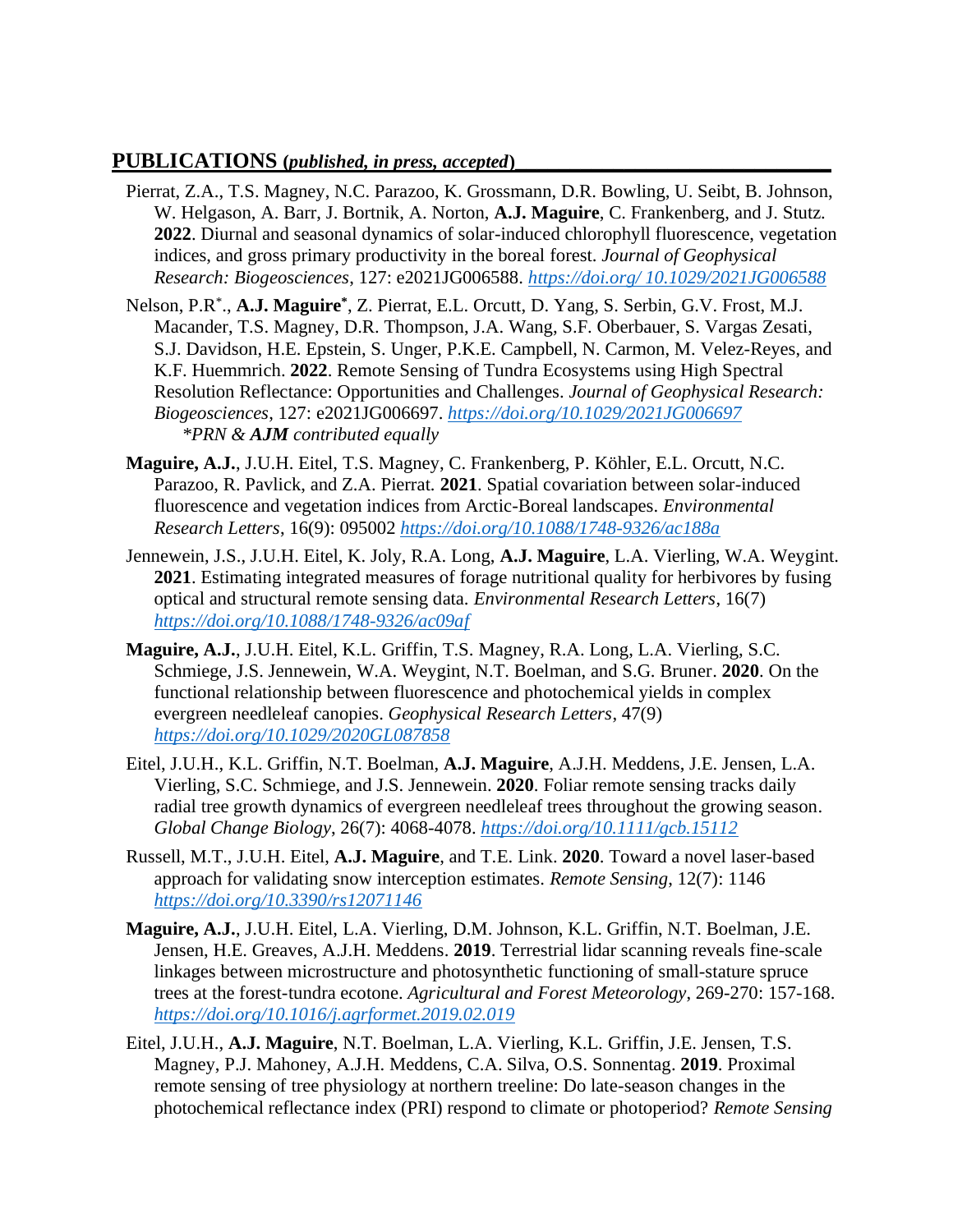*of Environment*, 221: 340-350. *<https://doi.org/10.1016/j.rse.2018.11.022>*

**Maguire, A. J.** and R.J. Rowe. **2017**. Home range and habitat affinity of the singing vole on the North Slope of Alaska. *Arctic, Antarctic, and Alpine Research*, 49: 239-253. *<https://doi.org/10.1657/AAAR0016-035>*

#### **MANUSCRIPTS (***in review***,** *in revision***, and** *in preparation for submission by 12/31/2021***)**

- Weygint, W.A., J.U.H. Eitel, **A.J. Maguire**, L.A. Vierling, K.L. Griffin, N.T. Boelman, and J.E. Jensen. Determining the suitability of remotely sensed snow disappearance date as a proxy for the onset of tree wood growth in conifers at the forest-tundra ecotone. *in revision*.
- Weygint, W.A., J.U.H. Eitel, L.A. Vierling, D.M. Johnson, C. Campbell, **A.J. Maguire**, and K.L. Griffin. Linkages Between Conifer Leaf Temperatures and Stem Radial Variations in Forests of the Intermountain West. *in preparation*.
- Orcutt, E.L., *et al*. including **A.J. Maguire***.* Utility of instantaneous and repeated airborne reflectance and fluorescence for predicting GPP in the ABoVE Domain. *in preparation* for *Environmental Research Letters*.
- **Maguire, A.J.**, N.C. Parazoo, *et al*. Divergence among spaceborne observations of photosynthetic phenology across the pan-boreal domain. *in preparation*.
- **Maguire, A.J.**, J.U.H. Eitel, E. Naesset, O.M. Bollandsås, *et al*. Linking seasonal soil temperature dynamics with remotely sensed canopy structure and terrain attributes at boreal forest-tundra ecotone sites. *in preparation*.

## DATA PRODUCTS

- **Maguire, A.J.**, J.U.H Eitel, K.L. Griffin, S.C. Schmiege, S.G. Bruner, N.T. Boelman, and W.A. Weygint. 2020. Needle-level chlorophyll fluorescence and irradiance, AK and ID, 2017-2019. ORNL DAAC, Oak Ridge, Tennessee, USA. *[https://doi.org/10.3334/ORNLDAAC/1785](https://urldefense.com/v3/__https:/doi.org/10.3334/ORNLDAAC/1785__;!!JYXjzlvb!yKG3RxR5v6HQcmevCHvwwPj_0Nk2S-w2LAKW3CheGbKEfpJWPgs-iwINl_wWTtHj-Q$)*
- **Maguire, A.J.**, J.U.H Eitel, L.A. Vierling, N.T. Boelman, K.L. Griffin, J.S. Jennewein, and J.E. Jensen. 2020. Terrestrial lidar scanning of forest-tundra ecotone canopy and terrain structure. ORNL DAAC, Oak Ridge, Tennessee, USA. *<https://doi.org/10.3334/ORNLDAAC/1782>*
- Eitel, J.U.H., **A.J. Maguire**, K.L. Griffin, N.T. Boelman, J.E. Jensen, S.C. Schmiege, and L.A. Vierling. 2020. ABoVE: Photochemical Reflectance and Tree Growth, Brooks Range, Alaska, 2018-2019. ORNL DAAC, Oak Ridge, Tennessee, USA. *<https://doi.org/10.3334/ORNLDAAC/1781>*

## **PRESENTATIONS\_\_\_\_\_\_\_\_\_\_\_\_\_\_\_\_\_\_\_\_\_\_\_\_\_\_\_\_\_\_\_\_\_\_\_\_\_\_\_\_\_\_\_\_\_\_\_\_\_**

**Maguire, A.J.**, N.C. Parazoo, Z.A. Pierrat, R. Cheng, P. Köhler, E.L. Orcutt, T.S. Magney, and C. Frankenberg. Divergence among spaceborne observations of photosynthetic phenology across the pan-boreal domain. Oral presentation at American Geophysical Union Fall Meeting, New Orleans, LA, December 2021.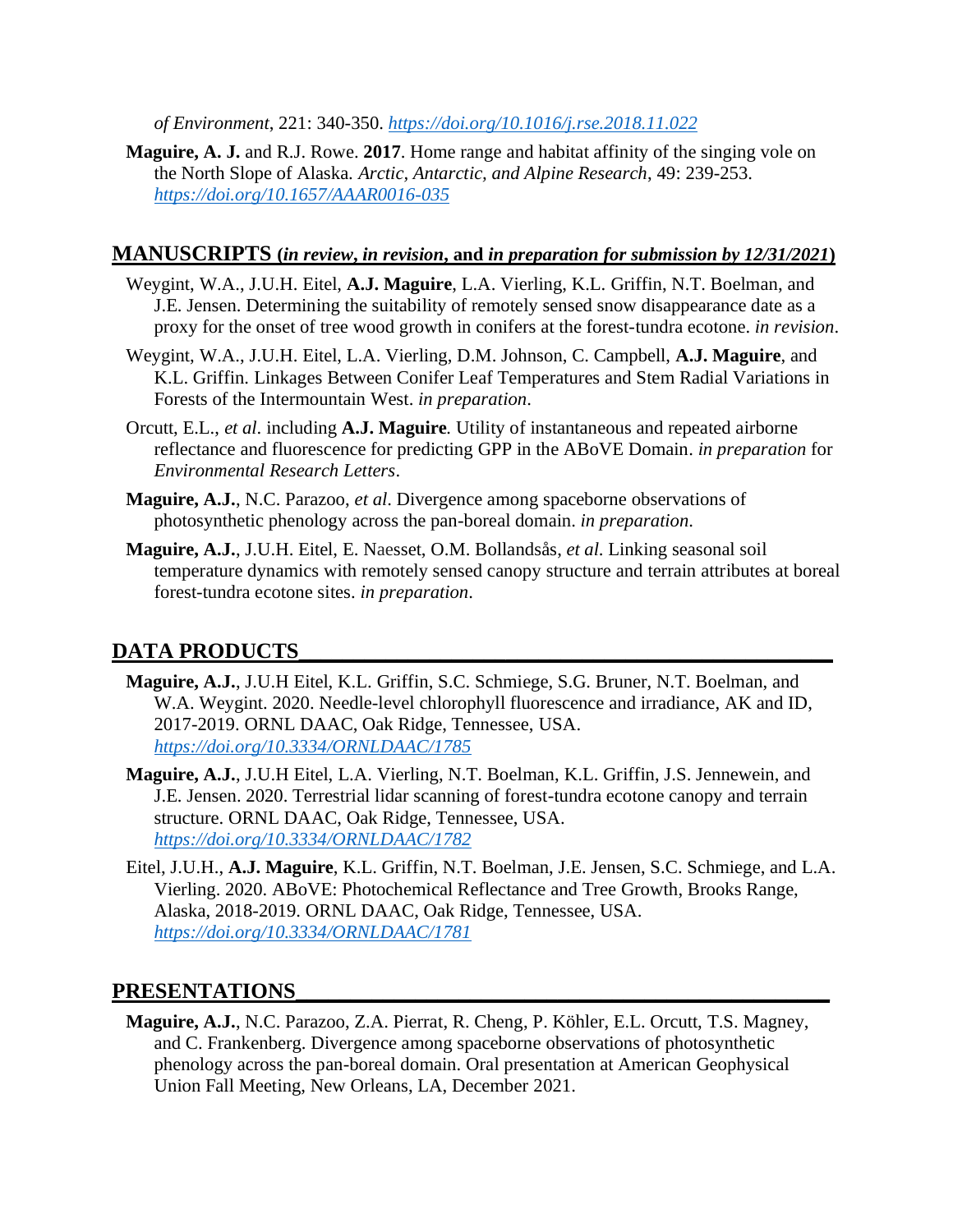- Orcutt, E.L., C. Frankenberg, H. Chu, K.A. Arndt, E.S. Euskirchen, G.H. Gosselin, M. Helbig, **A.J. Maguire**, P. Marsh, G. Meyer, W. Oechel, R. Pavlick, W. Quinton, A.V. Rocha, C. Schulze, O. Sonnentag, D. Zona, and T.S. Magney. Footprints in the tundra: Considerations for linking remote sensing observations with flux tower data in the Arctic-Boreal Zone. Oral presentation at American Geophysical Union Fall Meeting, New Orleans, LA, December 2021.
- Pierrat, Z.A., T.S. Magney, D.R. Bowling, U. Seibt, K. Grossmann, **A.J. Maguire**, J. Bortnik, B. Johnson, W. Helgason, A. Barr, C. Frankenberg, N.C. Parazoo, J. Stutz. Physical and ecophysiological controls on the relationship between solar-induced chlorophyll fluorescence and gross primary productivity across diurnal and seasonal scales in the boreal forest. Poster presentation at American Geophysical Union Fall Meeting, New Orleans, LA, December 2021.
- Pierrat, Z.A., A. Norton, L.B. Monk, N.C. Parazoo, **A.J. Maguire**, K. Grossmann, T.S. Magney, A. Barr, B. Johnson, and J. Stutz. Radiative transfer and viewing geometry considerations for remote sensing as a proxy for carbon uptake in boreal ecosystems. Oral at American Geophysical Union Fall Meeting, New Orleans, LA, December 2021.
- Weygint, W.A., J.U.H. Eitel, **A.J. Maguire**, L.A. Vierling, D.M. Johnson, C. Campbell, K.L. Griffin. Physiological linkages between conifer leaf temperatures and daily tree wood growth: Implications for thermal remote sensing products. E-lightning poster presentation at American Geophysical Union Fall Meeting, New Orleans, LA, December 2021.
- **Maguire, A.J.** Tracking photosynthetic phenology in the boreal domain from space. Oral presentation at Jet Propulsion Laboratory 'Carbon Club' (virtual), November 4, 2021.
- **Maguire, A.J.**, J.U.H. Eitel, T.S. Magney, C. Frankenberg, P. Köhler, E.L. Orcutt, N.C. Parazoo, R. Pavlick, and Z.A. Pierrat. Spatial covariation between solar-induced fluorescence and vegetation indices from Arctic-Boreal landscapes. Oral presentation at NASA ABoVE Science Team Meeting (virtual), May 2021.
- Pierrat, Z.A., T.S. Magney, D.R. Bowling, U. Seibt, K. Grossmann, **A.J. Maguire**, J. Bortnik, B. Johnson, W. Helgason, A. Barr, C. Frankenberg, N.C. Parazoo, J. Stutz. A mechanistic explanation for linearity and non-linearity between SIF and GPP at varying temporal scales. Oral presentation at NASA ABoVE Science Team Meeting (virtual), May 2021.
- Jensen, J.E., K.L. Griffin, J.U.H. Eitel, N.T. Boelman, L.A. Vierling, and **A.J. Maguire**. The influence of environmental variables on intra-seasonal radial stem growth dynamics at the Arctic forest-tundra ecotone using point dendrometers. Oral presentation at American Geophysical Union Fall Meeting (virtual), December 2020.
- Jennewein, J.S., J.U.H. Eitel, K. Joly, R.A. Long, **A.J. Maguire**, L.A. Vierling, and W.A. Weygint. Estimating integrated measures of forage nutritional quality for herbivores in northcentral Alaska by fusing optical and structural remote sensing data. Oral presentation at American Geophysical Union Fall Meeting (virtual), December 2020.
- **Maguire, A.J.**, J.U.H. Eitel, T.S. Magney, C. Frankenberg, E.L. Orcutt, N.C. Parazoo, R. Pavlick, Z.A. Pierrat, and P.A. Townsend. Mechanistic drivers of canopy-scale spatial patterns in solar induced fluorescence from boreal forests. Oral presentation at American Geophysical Union Fall Meeting (virtual), December 2020.

Orcutt, E.L., T.S. Magney, K.A. Arndt, E.S. Euskirchen, C. Florian, G.H. Gosselin, M. Helbig,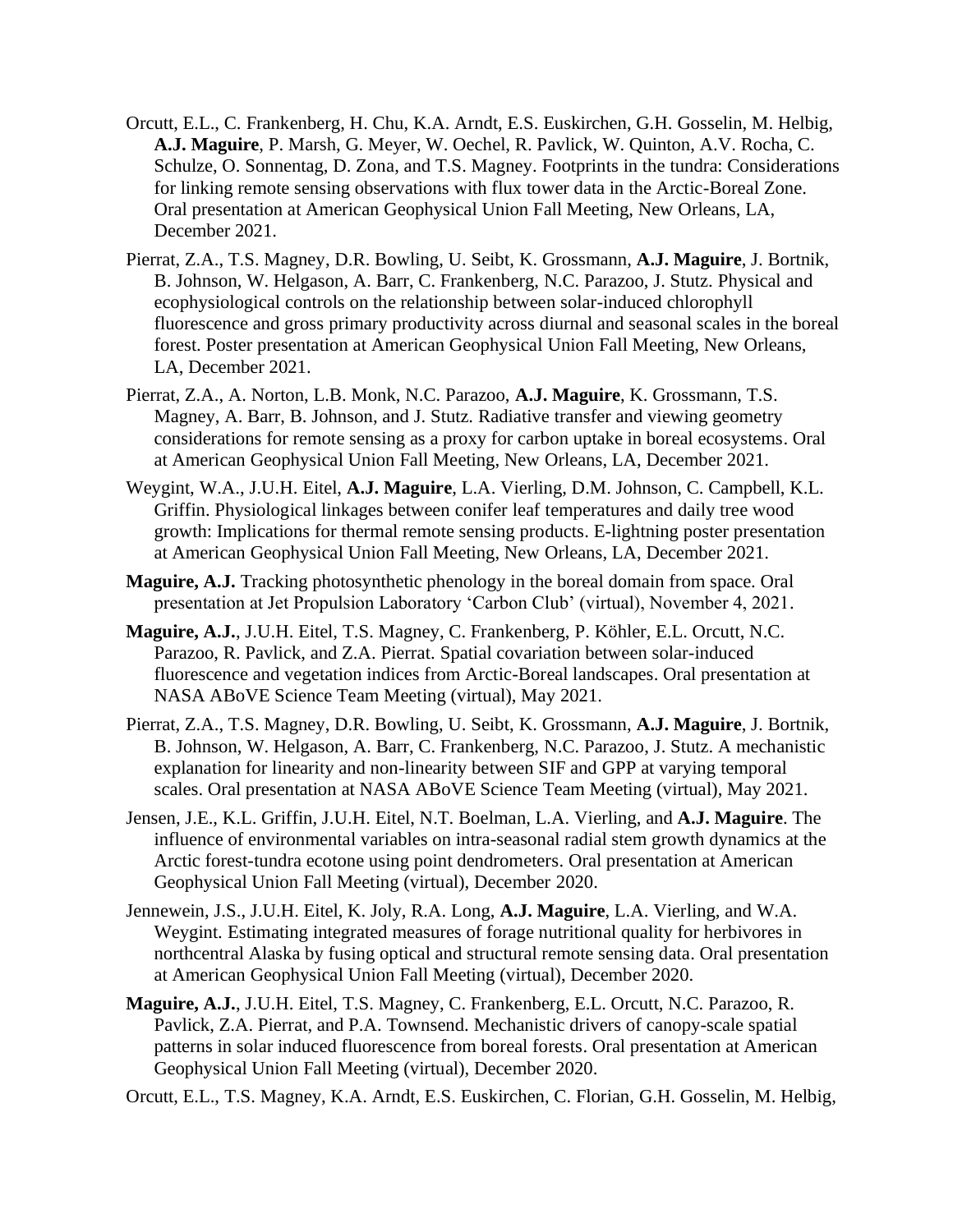H. Ikawa, H. Kobayashi, **A.J. Maguire**, et al. The impact of spatial and temporal aggregation on the relationships among SIF, GPP, and hyperspectral reflectance using airborne data. Oral presentation at American Geophysical Union Fall Meeting (virtual), December 2020.

- Pierrat, Z.A., A. Norton, N.C. Parazoo, **A.J. Maguire**, K. Grossmann, T.S. Magney, A. Barr, B. Johnson, and J. Stutz. Radiative transfer and viewing geometry considerations for the SIF/GPP relationship. Poster presentation at American Geophysical Union Fall Meeting (virtual), December 2020.
- Weygint, W.A., J.U.H. Eitel, N.T. Boelman, J.E. Jensen, K.L. Griffin, **A.J. Maguire**, and L.A. Vierling. Determining the suitability of remotely sensed snow disappearance date as a proxy for the onset of stem radial growth in conifers at the forest-tundra ecotone. Poster presentation at American Geophysical Union Fall Meeting (virtual), December 2020.
- **Maguire, A.J.** Optical signals and bioclimatic drivers of photosynthesis in evergreen needleleaf forests. Oral presentation at Jet Propulsion Laboratory 'Carbon Club' (virtual), July 9, 2020 (*invited*).
- **Maguire, A.J.**, J.U.H. Eitel, T.S. Magney, and C. Frankenberg. Canopy solar induced chlorophyll fluorescence at the forest-tundra ecotone: Examining patterns and trends with CFIS, AVIRIS, and canopy illumination models. Poster at 6<sup>th</sup> ABoVE Science Team Meeting (virtual), June 2020.
- J.U.H. Eitel, K.L. Griffin, N.T. Boelman, J.E. Jensen, A.J.H. Meddens, J.E. Jensen, L.A. Vierling, **A.J. Maguire**, S.C. Schmiege, and J.S. Jennewein. Remote sensing of intraannual tree growth dynamics in a boreal forest. Oral presentation at American Geophysical Union Fall Meeting, San Francisco, CA, December 2019.
- **Maguire, A.J.**, J.U.H. Eitel, K.L. Griffin, T.S. Magney, R.A. Long, N.T. Boelman, S.G. Bruner, J.S. Jennewein, J.E. Jensen, S.C. Schmiege, L.A. Vierling, and W.A. Weygint. Assessing the sensitivity of shoot-level chlorophyll fluorescence to scalable proxies of absorbed radiation in an evergreen needleleaf forest. Poster at American Geophysical Union Fall Meeting, San Francisco, CA, December 2019.
- **Maguire, A.J.**, J.U.H. Eitel, L.A. Vierling, T.S. Magney, and K.L. Griffin. Toward an improved understanding of the mechanisms driving solar induced chlorophyll fluorescence across the structurally complex forest-tundra ecotone. Poster at NASA Terrestrial Ecology Science Team meeting, College Park, MD, September 2019 (*invited*).
- **Maguire, A.J.** Toward an improved understanding of the mechanisms driving solar induced chlorophyll fluorescence across the structurally complex forest-tundra ecotone. Lightning talk at NASA Terrestrial Ecology Science Team meeting, College Park, MD, September 2019 (*invited*).
- Eitel, J.U.H., **A.J. Maguire**, N.T. Boelman, L.A. Vierling, K.L. Griffin, J.E. Jensen, T.S. Magney, P.J. Mahoney, A.J.H. Meddens, C.A. Silva, and O.S. Sonnentag. Evaluating the potential of fall trends in photochemical reflectance index (PRI) time-series to improve understanding of climate change effects at northern treeline. Oral presentation at American Geophysical Union Fall Meeting, Washington, DC, December 2018.
- Jensen, J.E., **A.J. Maguire**, R. Oelkers, L. Andreu, N.T. Boelman, R. D'Arrigo, K.L. Griffin, C.A. Silva, J.S. Jennewein, A.J.H. Meddens, M.T. Russell, L.A. Vierling, and J.U.H. Eitel.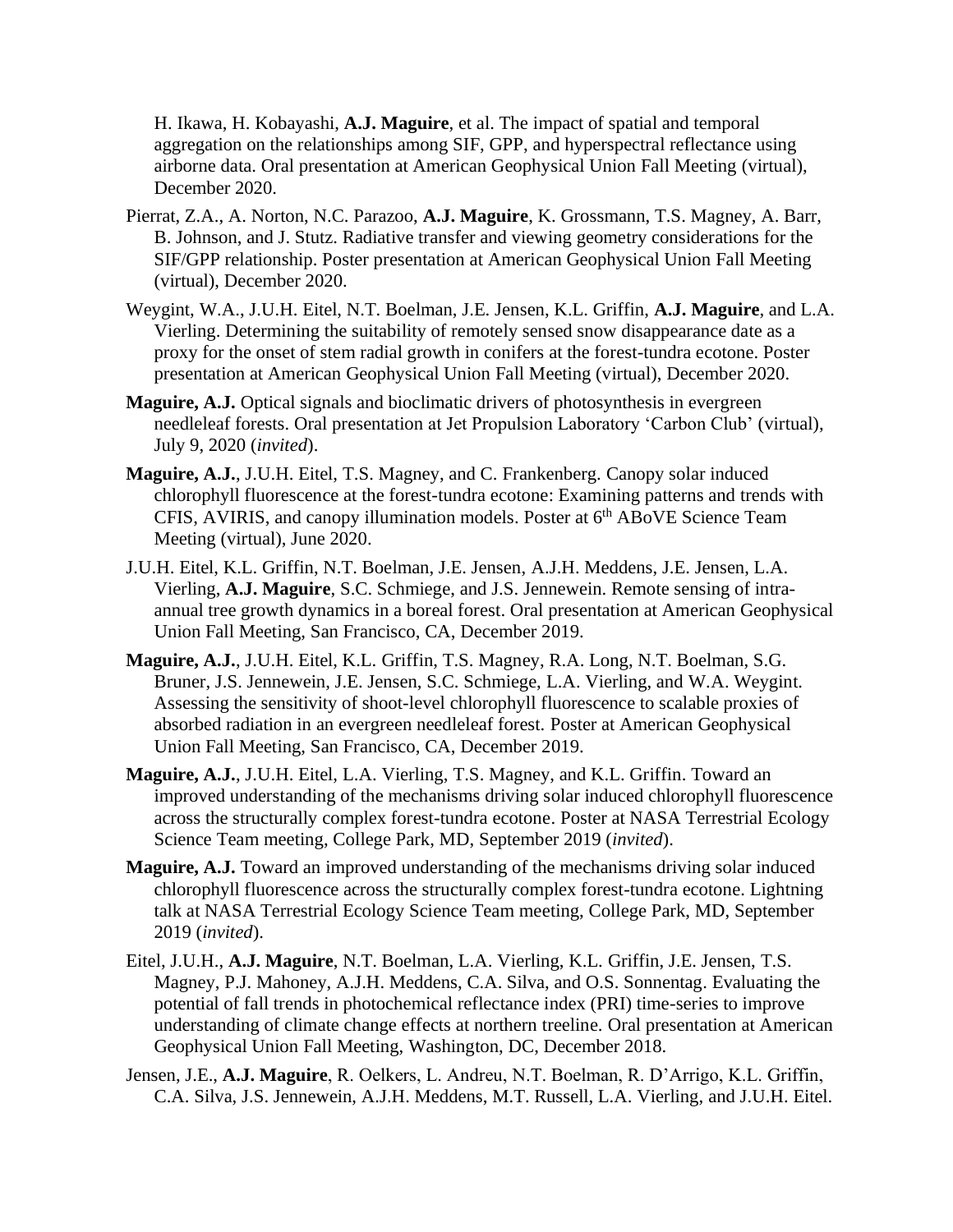Using aerial lidar to understand the role of climate and herbivory in shaping forest demographics at the Arctic forest-tundra ecotone. Oral presentation at American Geophysical Union Fall Meeting, Washington, DC, December 2018.

- **Maguire, A.J.**, J.U.H. Eitel, K.L. Griffin, T.S. Magney, N.T. Boelman, L.A. Vierling, S.C. Schmiege, S.G. Bruner, J.E. Jensen, and E. Hiers. Assessing the sensitivity of chlorophyll fluorescence to complex canopy structure at the forest-tundra ecotone of North America: toward remotely sensing light use efficiency dynamics. Poster at American Geophysical Union Fall Meeting, Washington, DC, December 2018.
- Russell, M.T., J.U.H. Eitel, **A.J. Maguire**, and T.E. Link. Novel laser-based approach for mapping snow interception at high spatial and temporal resolution. Poster at American Geophysical Union Fall Meeting, Washington, DC, December 2018.
- Jensen, J. E., **A.J. Maguire**, R. Oelkers, L. Andreu, N.T. Boelman, R. D'Arrigo, K.L. Griffin, C.A. Silva, J.S. Jennewein, A.J.H. Meddens, M.T. Russell, L.A. Vierling, and J.U.H. Eitel. Towards lidar-based mapping of tree-age at the Forest Tundra Ecotone. Poster at NASA Arctic Boreal Vulnerability Experiment meeting, Seattle, WA, January 2018.
- **Maguire, A.J.**, J.U.H. Eitel, L.A. Vierling, D.M. Johnson, K.L. Griffin, N.T. Boelman, J.E. Jensen, and A.J.H Meddens. 2018. Terrestrial lidar and chlorophyll fluorescence reveal structure-to-function relationships of spruce saplings at the forest-tundra ecotone. Poster at the NASA Arctic Boreal Vulnerability Experiment meeting, Seattle, WA, January 2018.
- Jensen, J. E., **A.J. Maguire**, R. Oelkers, L. Andreu, N.T. Boelman, R. D'Arrigo, K.L. Griffin, J.S. Jennewein, A.J.H. Meddens, M.T. Russell, L.A. Vierling, and J.U.H. Eitel. Towards lidar-based mapping of tree age at the Forest Tundra Ecotone. Poster at American Geophysical Union Fall Meeting, New Orleans, LA, December 2017.
- **Maguire, A.J.**, J.U.H. Eitel, L.A. Vierling, D.M. Johnson, K.L. Griffin, N.T. Boelman, J.E. Jensen, and E. Hiers. Using terrestrial lidar to elucidate structure-to-function relationships of spruce saplings at the forest-tundra ecotone. Poster at American Geophysical Union Fall Meeting, New Orleans, LA, December 2017.
- **Maguire, A.J.**, N.T. Boelman, K.L. Griffin, J.E. Jensen, D.M. Johnson, L.A. Vierling, and J.U.H. Eitel. Characterizing the structural growth environment of successfully established spruce seedlings at northern treeline using lidar. Poster at Ecological Society of America meeting, Portland, OR, August 2017.
- Eitel, J.U.H., N.T. Boelman, K.L. Griffin, L.A. Vierling, J.E. Jensen, **A.J. Maguire**, J.S. Jennewein, A.J.H. Meddens, and M.T. Russell. LiDAR, passive spectral, and ecophysiological approaches to link forest tundra ecotone structure and function. Poster at NASA Arctic Boreal Vulnerability Experiment meeting, Boulder, CO, USA, January 2017.
- Jensen, J. E., **A.J. Maguire**, R. Oelkers, L. Andreu, N., Boelman, R. D'Arrigo, K. Griffin, J. Jennewein, A.J.H. Meddens, M. Russell, L. Vierling, and J.U.H. Eitel. 2017. Chasing Treeline: Reconstructing the history of the Forest-Tundra Ecotone using lidar-derived tree height. Poster at NASA Arctic Boreal Vulnerability Experiment meeting, Boulder, CO, USA, January 2017.
- **Maguire, A.J.**, J.U.H. Eitel, L.A. Vierling, and A.J.H. Meddens. Evaluating relationships between seedling establishment and microtopography at the Forest-Tundra Ecotone using terrestrial lidar. Poster at NASA Arctic Boreal Vulnerability Experiment meeting, Boulder,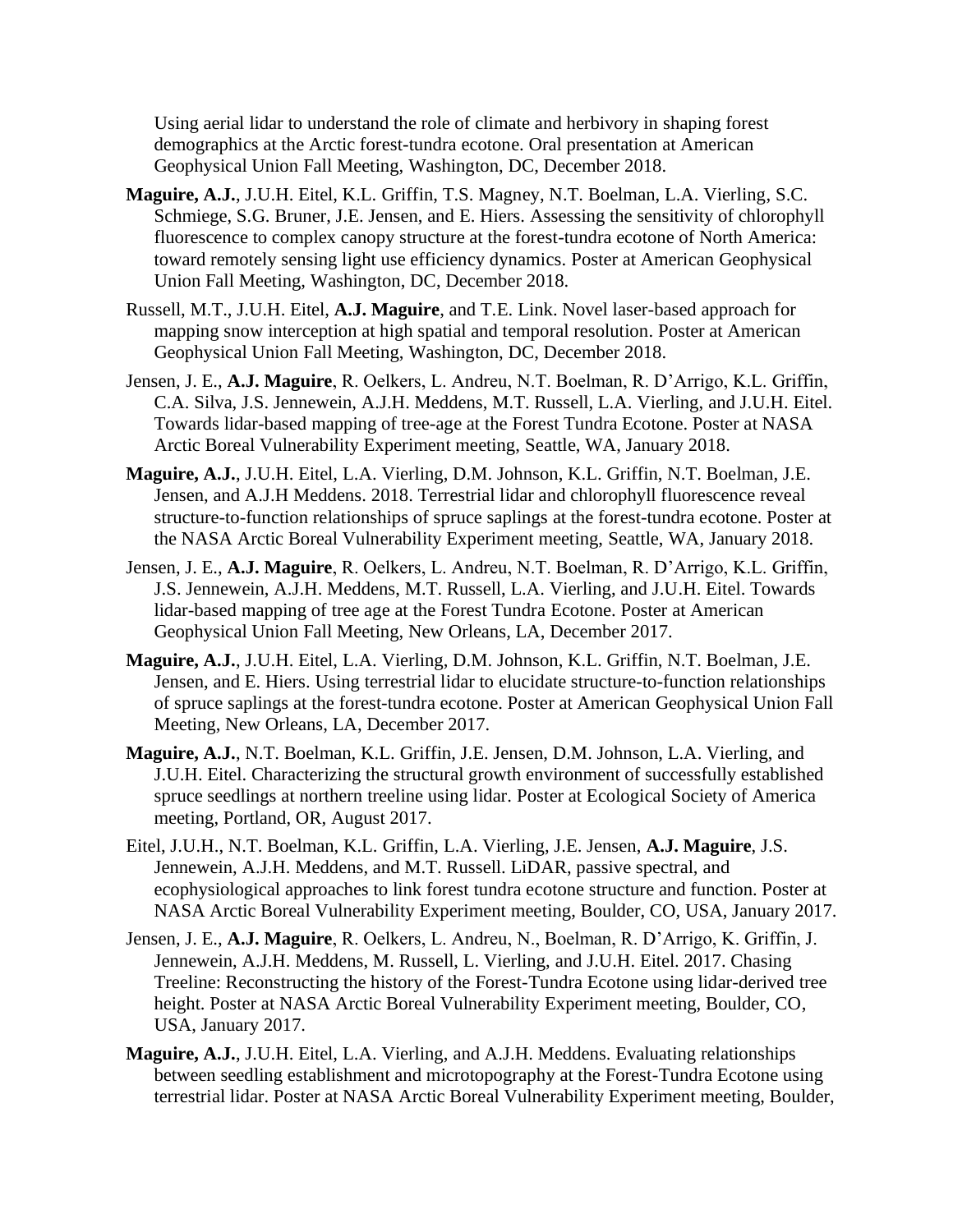CO, USA, January 2017.

Meddens, A.J.H., L.A. Vierling, J.U.H. Eitel, J.S. Jennewein, and **A.J. Maguire**. Characterizing and evaluating the Arctic Digital Elevation Model product with LiDAR data for spatial modeling. Poster at NASA Arctic Boreal Vulnerability Experiment meeting, Boulder, CO, USA, January 2017.

## GRANTS & AWARDS

- Future Investigators in NASA Earth and Space Science and Technology (FINESST) award September 2019-August 2021 (**\$90,000**)
- College of Natural Resources PhD Finishing Fellowship (**\$10,588**), August 2019, University of Idaho (*declined*)
- Travel Grant (**\$700** each) '17, '18, '19, & '20. Grad. and Prof. Students Assoc., University of Idaho
- College of Natural Resources Graduate Fellowship (in-state tuition waiver, **\$4,653**), Fall 2018, University of Idaho
- Summer Teaching Assistant Fellowship (**\$3,150**), Summer 2014, University of New Hampshire

# **TEACHING & MENTORING\_\_\_\_\_\_\_\_\_\_\_\_\_\_\_\_\_\_\_\_\_\_\_\_\_\_\_\_\_\_\_\_\_\_\_\_\_\_\_\_**

**University of Idaho,** McCall Field Campus, McCall, ID

*Lead instructor*: Intro. to R: Data analysis and visualization (workshop, NRS 503), Sep 2019.

*Co-instructor*: Data visualization in R using 'shiny' and 'ggplot2' (workshop), Feb 2020. *Co-instructor*: Intro. to R: Data analysis and visualization (workshop, NRS 503), Sep 2018. *Teaching assistant*: Place-based Ecology (NRS 560). Masters-level course, Fall 2018. *Mentoring*: William Weygint (MS student, December 2020 – *present*)

*Advising*: Place-based Ecology (NRS 560). Advised masters-level class research projects for three students, Fall 2019.

**Montana Natural History Center,** Missoula, MT

Visiting Naturalist: Taught 4<sup>th</sup> – 5<sup>th</sup> graders ecology during day long field trips, May 2016.

#### **University of New Hampshire,** Durham, NH

*Field Technician Mentor*: Managed and trained five technicians over three summers in small mammal ecology research at Toolik Field Station, AK, Jul 2013 – Jul 2015. *Teaching Assistant*: Instructed two lab sections of Wildlife Ecol. at UNH, Sep – Dec 2013.

## **OUTREACH\_\_\_\_\_\_\_\_\_\_\_\_\_\_\_\_\_\_\_\_\_\_\_\_\_\_\_\_\_\_\_\_\_\_\_\_\_\_\_\_\_\_\_\_\_\_\_\_\_\_\_\_\_\_\_**

Guest presentation on NASA Earth science to  $7<sup>th</sup>$  grade class at Boerum Hill School for International Studies, Brooklyn, NY, June 2021 (virtual).

Guest lecture on applications of vegetation remote sensing to graduate level GIS and remote sensing class at Western Colorado University, February 2021 (virtual).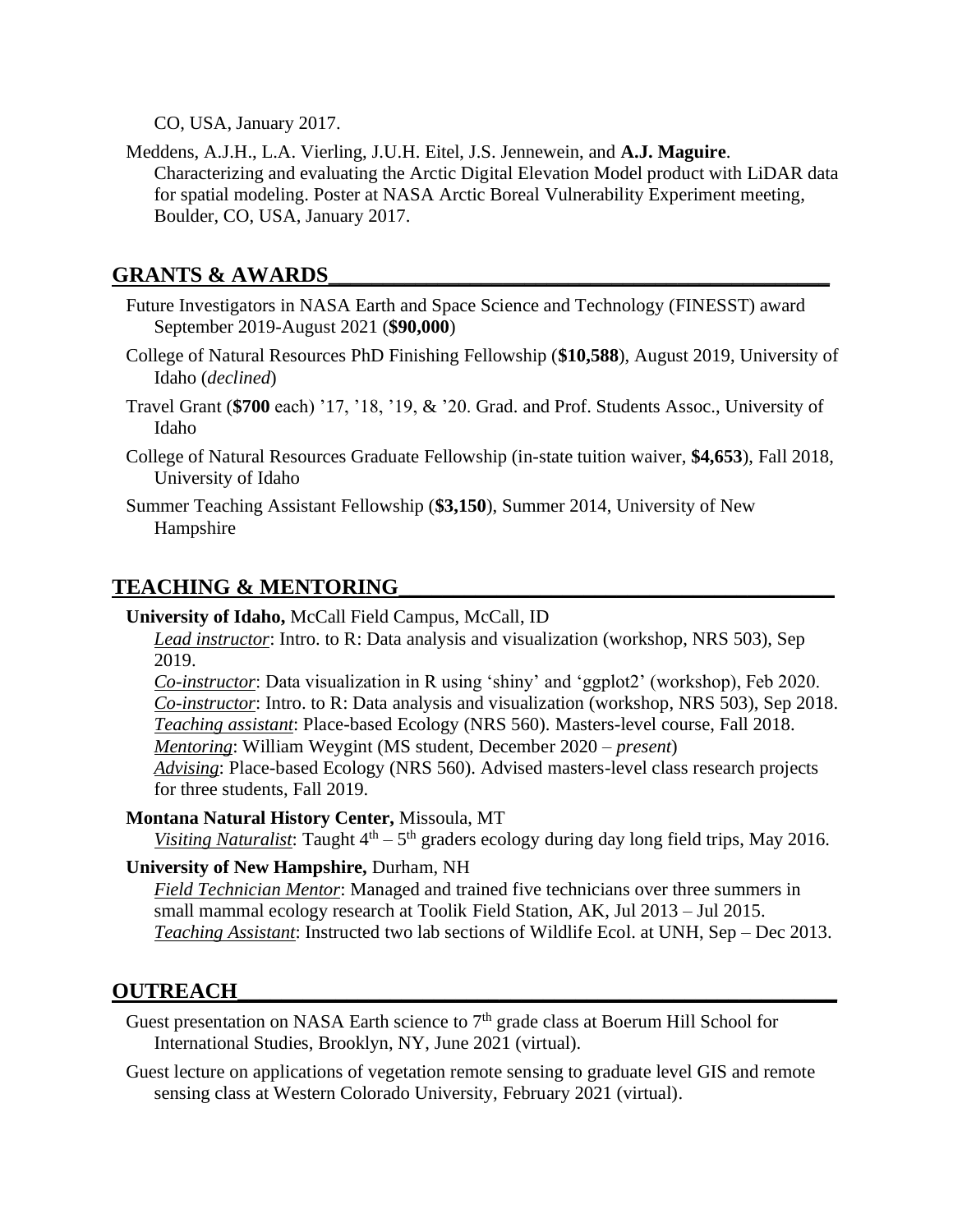- Featured research in scientific communication blog, March 2020. [https://fieldnotes](https://fieldnotes-mccall.blogspot.com/2020/03/how-much-do-trees-breathe.html?m=1)[mccall.blogspot.com/2020/03/how-much-do-trees-breathe.html?m=1](https://fieldnotes-mccall.blogspot.com/2020/03/how-much-do-trees-breathe.html?m=1)
- Instructed 15 high school biology students on integrating proximal remote sensing for tree ecophysiology, and global carbon cycle monitoring, October 2018 – February 2020, McCall, ID.
- Instructed 50 high school students from the Nez Perce Reservation remote sensing and UAV applications of natural resource management (via NSF-funded project; PI: Karla Eitel), July 2018 & 2019, McCall, ID.

Public presentation of dissertation research at community event, April 2018, Moscow, ID.

# **HONORS\_\_\_\_\_\_\_\_\_\_\_\_\_\_\_\_\_\_\_\_\_\_\_\_\_\_\_\_\_\_\_\_\_\_\_\_\_\_\_\_\_\_\_\_\_\_\_\_\_\_\_\_\_\_\_\_\_\_**

*Outstanding graduate student*, Dept. of Natural Resources and Society, University of Idaho, 2020

# PROFESSIONAL SERVICE

Co-convener and Outstanding Student Presentation Award liason for session at American Geophysical Union Fall Meeting 2021 entitled, "Forest Ecophysiology: Forest Physiological and Ecological Processes from Molecules to Ecosystems"

American Geophysical Union Outstanding Student Presentation Award volunteer judge, 2021

Journal Reviewer:

*Remote Sensing of Environment Global Change Biology Journal of Geophysical Research: Biogeosciences Environmental Research Letters Remote Sensing*

Dept. Senator, Graduate and Professional Students Association, University of Idaho, Fall 2017

## PROFESSIONAL SOCIETY MEMBERSHIPS

American Geophysical Union. Member since 2017. Ecological Society of America. Member since 2017.

# **PROFESSIONAL DEVELOPMENT\_\_\_\_\_\_\_\_\_\_\_\_\_\_\_\_\_\_\_\_\_\_\_\_\_\_\_\_\_\_\_\_\_\_\_**

Workshop on analytical techniques in spatial ecology September 2014 Smithsonian-Mason School of Conservation, Front Royal, VA

## **TECHNICAL SKILLS\_\_\_\_\_\_\_\_\_\_\_\_\_\_\_\_\_\_\_\_\_\_\_\_\_\_\_\_\_\_\_\_\_\_\_\_\_\_\_\_\_\_\_\_\_\_\_**

Programming and data analysis software: R, QGIS, ArcGIS, Cyclone (lidar processing), CloudCompare (lidar processing)